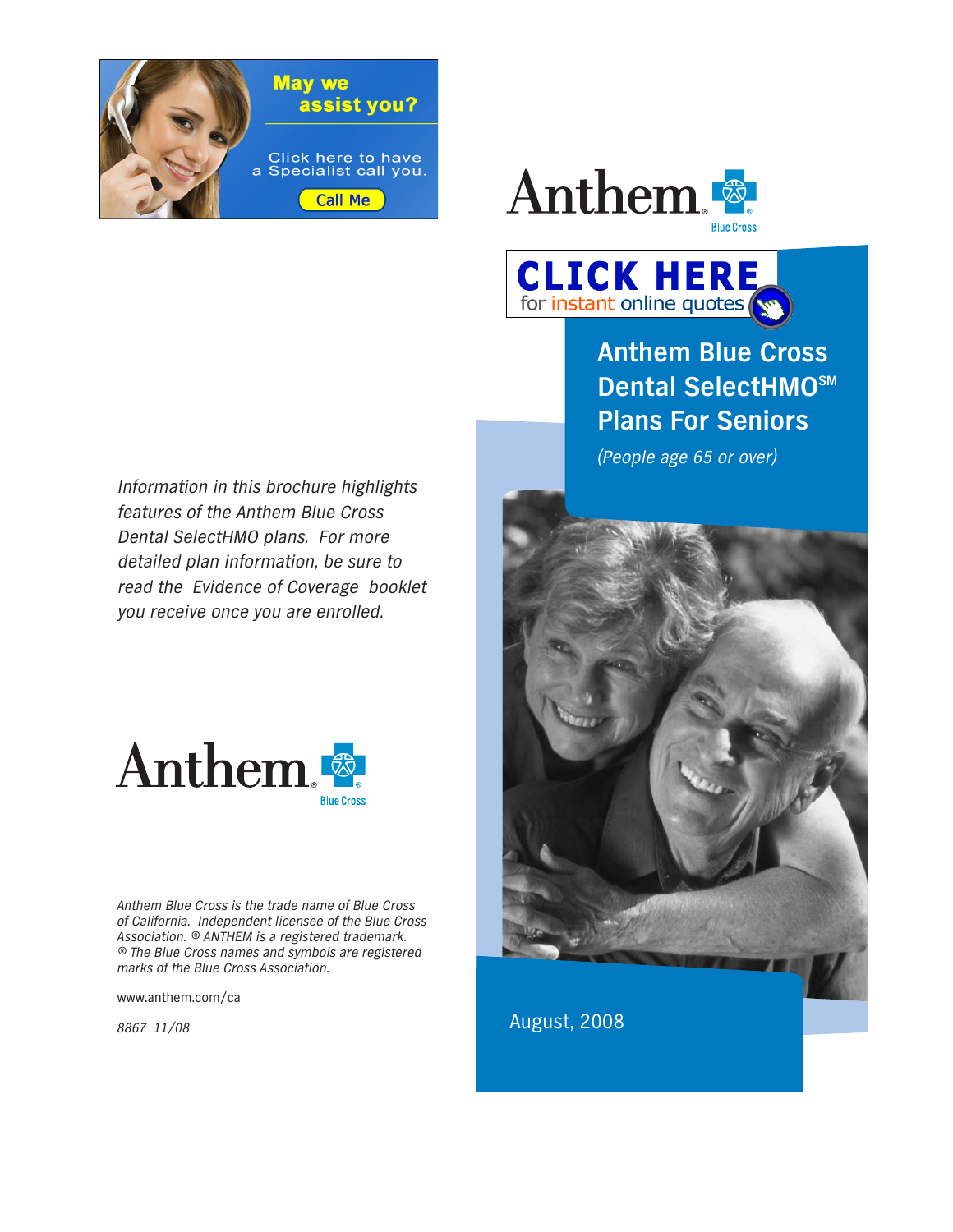- ◆ Three straightforward plans from which to choose
- ◆ The Anthem Blue Cross Dental Saver SelectHMO, Anthem Blue Cross Dental SelectHMO and Anthem Blue Cross Dental Premier SelectHMO plans offer the level of coverage (low, medium or high) you desire
- ◆ No waiting periods for preventative services
- ◆ No annual maximums
- ◆ More than half of the most frequently billed procedures are covered at a \$5 per office visit fee

## *Great savings*

- ◆ Affordable premiums
- ◆ \$5 office visit fee for exams, cleanings and x-rays
- ◆ Low out-of-pocket expenses
- ◆ No hidden costs
- ◆ No deductibles

### *About Anthem Blue Cross Dental SelectHMO*

Anthem Blue Cross offers three affordable dental health maintenance organizations (DHMO) plans— Anthem Blue Cross Dental Saver SelectHMO, Anthem Blue Cross Dental SelectHMO and Anthem Blue Cross Dental Premier SelectHMO. With our large network of dedicated professionals, you have access to complete dental care, including cosmetic and specialty care, either as a covered benefit or at a discount. We think you'll find our Anthem Blue Cross Dental SelectHMO plans refreshingly straightforward and easy to understand.

Because preventive dental care is so

important, Anthem Blue Cross Dental SelectHMO provides benefits at no cost for regular check-ups, x-rays, and teeth cleanings (except the \$5 office copay). Soon after enrollment, you should call your Participating Dental Office for an initial diagnostic examination.

X-rays will usually be taken at this time to determine the overall condition of your teeth. Through routine checkups, minor dental problems can often be diagnosed and treated before they become major problems.

Anthem Blue Cross Dental SelectHMO provides you and your family with access to important dental care without taking a big bite out of your budget. By choosing Anthem Blue Cross, you know your dental plan comes with the strength of an industry-leader. Call on your Participating Dental Office whenever you need dental care. Anthem does not limit the number of times you can see your dentist.

#### *The Anthem Blue Cross Dental SelectHMO Provider Network\**

Only the services you receive from an Anthem Blue Cross Dental SelectHMO Participating Dental Office are covered by the plan or available at a discount.

The quality of our provider network sets us apart from the competition. We require prospective providers meet rigorous administrative and clinical requirements. After a provider is accepted as a Anthem Blue Cross Dental SelectHMO Participating Dental Office, an Anthem quality assurance team ensures each office meets rigorous quality standards throughout the time the office participates.

\* Limited availability in these counties: El Dorado, Fresno, Kern, Kings, Monterey, Placer, Riverside, San Bernardino, San Mateo, Santa Cruz, Tulare and Ventura. Contact your agent for more information on locations of participating providers.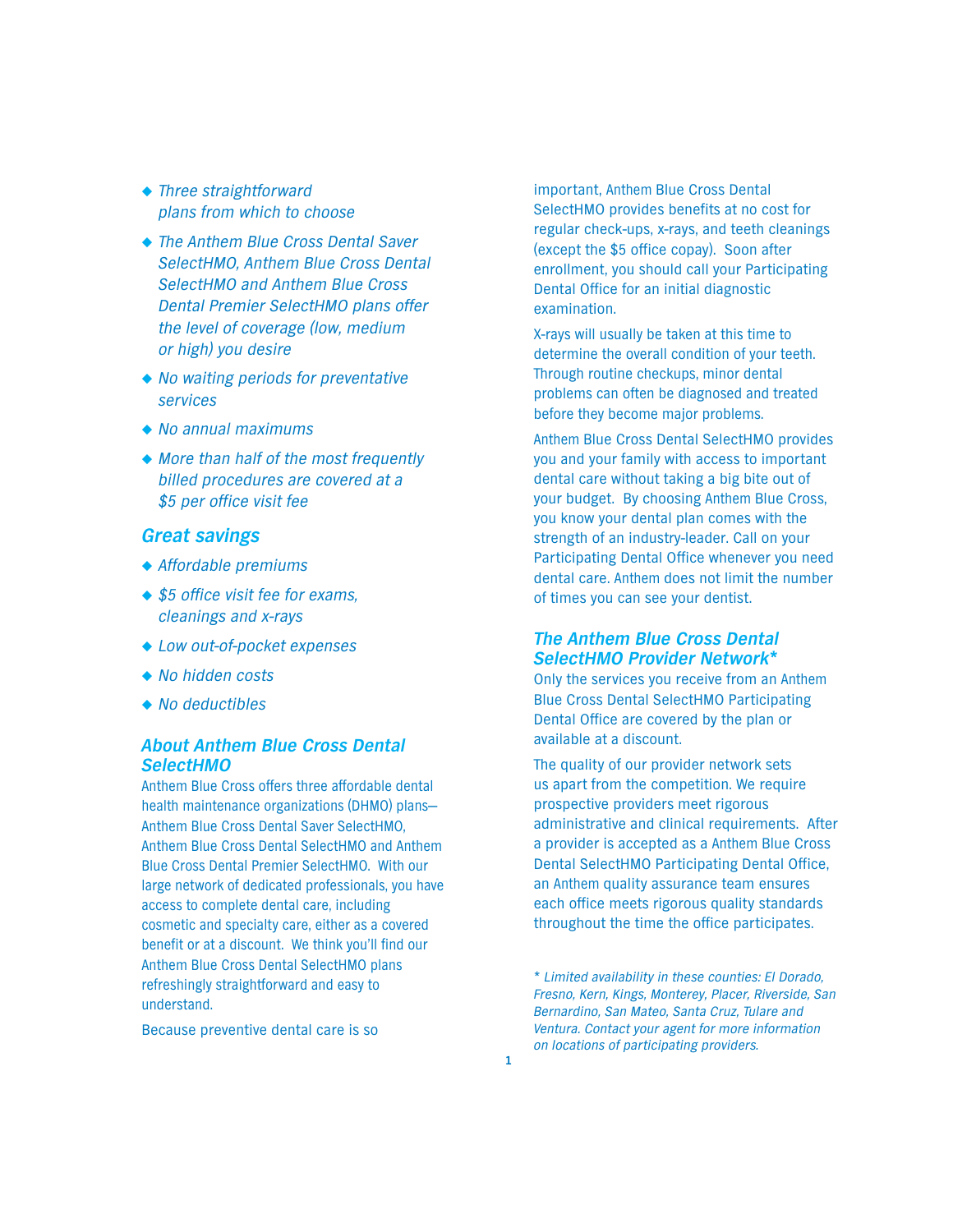#### *How Our Plans Work*

Benefits are available immediately for many services when provided by a Participating Dental Office, and you won't have to meet a deductible (most other services are available at a discount from participating dentists and specialists). Each procedure has an associated copayment. You are responsible for paying

your network provider at the time service is rendered.

The copayment represents the discounted rate on services for which you are eligible as a plan member. Benefits and applicable copayments are listed on the table below or see page 10 for more information.

# *Covered Benefits and Copayment Highlights (see page 10 for more benefit information)*

These copayments apply only to services rendered by a Participating Dental Office. Specialty services provided by a Participating Specialty Office are included on a separate schedule on your contract.

| <b>Dental Service</b>                                             | <b>Anthem Blue Cross</b><br><b>Dental Saver SelectHMO</b><br>copays | <b>Anthem Blue Cross</b><br><b>Dental SelectHMO</b><br>copays | <b>Anthem Blue Cross</b><br><b>Dental Premier</b><br><b>SelectHMO copays</b> |
|-------------------------------------------------------------------|---------------------------------------------------------------------|---------------------------------------------------------------|------------------------------------------------------------------------------|
| Office visit                                                      | \$5                                                                 | \$5                                                           | \$5                                                                          |
| <b>Diagnostic Care</b>                                            |                                                                     |                                                               |                                                                              |
| <b>Oral Exams</b>                                                 | No Charge                                                           | No Charge                                                     | No Charge                                                                    |
| X-rays                                                            | No Charge                                                           | No Charge                                                     | No Charge                                                                    |
| <b>Preventive Care</b>                                            |                                                                     |                                                               |                                                                              |
| Prophylaxis-adult & spouse                                        | No Charge*                                                          | No Charge*                                                    | No Charge*                                                                   |
| <b>Restorative Care</b>                                           |                                                                     |                                                               |                                                                              |
| Fillings - Permanent,<br>1 surface amalgam                        | \$54                                                                | No Charge**                                                   | No Charge**                                                                  |
| Fillings - Permanent,<br>2 surfaces amalgam                       | \$64                                                                | No Charge**                                                   | No Charge**                                                                  |
| Fillings - Permanent,<br>3 surfaces amalgam                       | \$75                                                                | No Charge**                                                   | No Charge**                                                                  |
| Fillings - Permanent,<br>4 or more surfaces amalgam               | \$89                                                                | No Charge**                                                   | No Charge**                                                                  |
| <b>Periodontal Care</b><br>Scaling/Root planing -<br>per quadrant | \$101                                                               | \$101                                                         | No Charge**                                                                  |
| <b>Orthodontic Care</b>                                           |                                                                     |                                                               |                                                                              |
| <b>Orthodontics - Adult</b>                                       | \$3,045                                                             | \$3,045                                                       | \$3,045                                                                      |
| Retention                                                         | \$300                                                               | \$300                                                         | \$300                                                                        |
| <b>Prosthodontic Care</b>                                         |                                                                     |                                                               |                                                                              |
| Denture - broken tooth repair                                     | \$57                                                                | \$57                                                          | \$57                                                                         |
| <b>Other Services</b>                                             |                                                                     |                                                               |                                                                              |
| <b>Office Visit After Hours</b>                                   | \$56                                                                | \$56                                                          | \$56                                                                         |
| <b>Local Anesthesia</b>                                           | \$14                                                                | \$14                                                          | \$14                                                                         |
| <b>General Anesthesia</b>                                         | \$150                                                               | \$150                                                         | \$150                                                                        |

\* First two treatments in 12 consecutive months. All additional treatments within a 12-month period require copayments of \$44 for adults.

\*\*You must meet a six-month waiting period before these benefits are payable.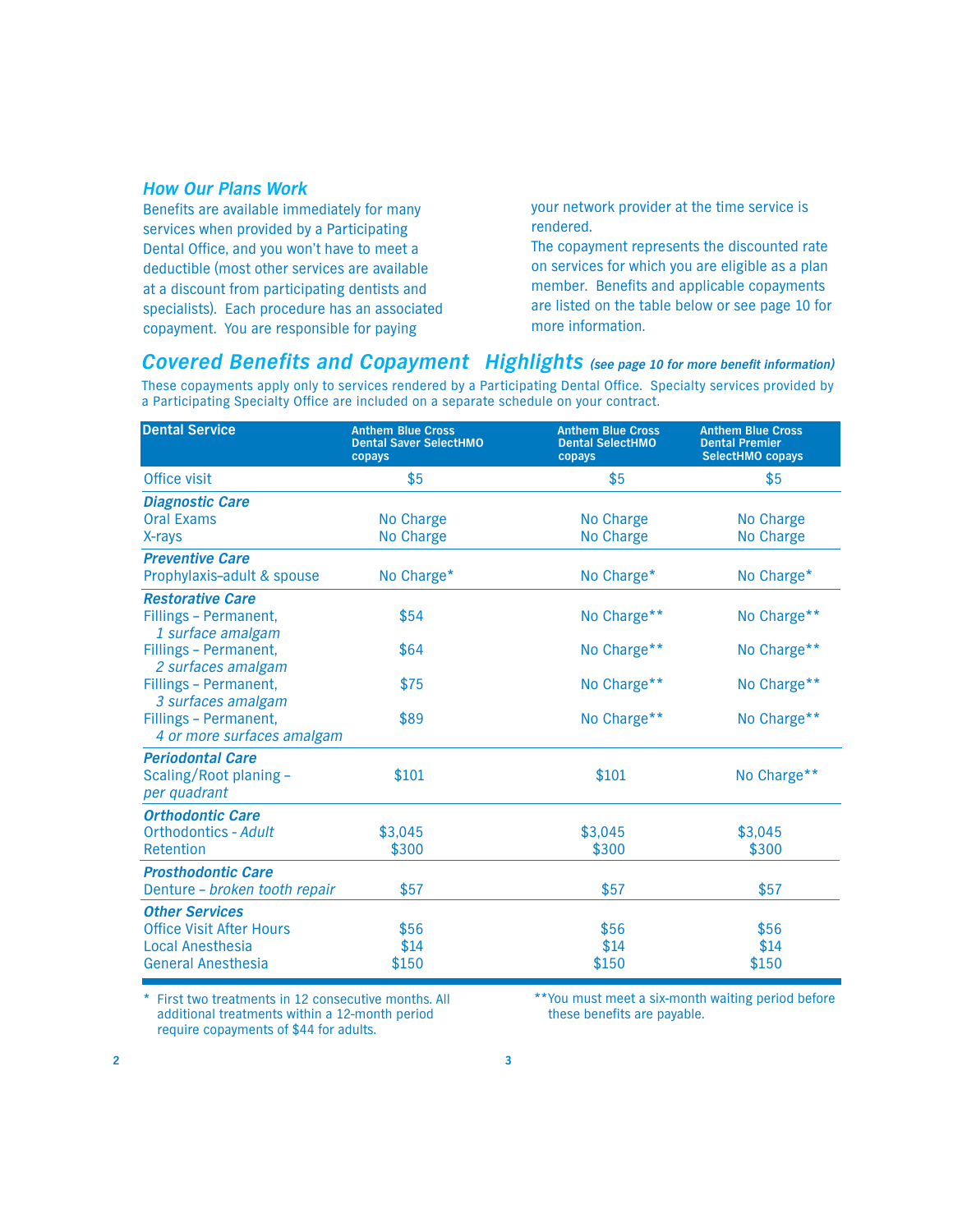Regular diagnostic and preventive dental care is essential to maintain sound oral health. To encourage regular checkups and teeth cleanings, our plans provide these services at a low \$5 copay. All other benefits are available at low, discounted fees with no deductibles. You choose the plan with the level of coverage you want. With our plans, you don't have to worry about missing important details by not reading all the fine print. A level of coverage or discount is provided for all dental care—cosmetic, periodontics, orthodontia—and more.

#### *Eligibility*

You (age 65 or over) and your dependents must select the same Anthem Blue Cross Dental SelectHMO Participating Dental Office, located within 35 miles of your residence. Eligible dependents include:

- **•** the subscriber's lawful spouse;
- **•** any unmarried child of the subscriber or the enrolled spouse under age19;
- **•** any unmarried child of the subscriber or the enrolled spouse, ages 19 to 23, who qualifies as a dependent for federal income tax purposes;
- **•** the subscriber's or enrolled spouse's child, who continues to be both incapable of selfsupport, due to continuing mental retardation or physical handicap and who is at least one-half dependent upon the subscriber or spouse for support.

#### *Waiting Periods*

For the Anthem Blue Cross Dental SelectHMO and Anthem Blue Cross Dental Premier SelectHMO plans, you must meet a six-month waiting period before receiving benefits for fillings. For the Anthem Blue Cross Dental Premier SelectHMO plan, you must meet a sixmonth waiting period before receiving scaling/root planing and oral surgery. Please

read your Evidence of Coverage booklet for more detailed information.

#### *Date Coverage Begins*

Coverage is not guaranteed. Your application must be approved and accepted in writing by Anthem.

The effective date of your plan is assigned by Anthem Blue Cross and will be the first of the month after approval. Only the services you receive from a Anthem Blue Cross Dental SelectHMO Participating Provider are covered by our plan. We urge you not to terminate existing coverage prior to your effective date.

### *General Plan Limitations and Exclusions\**

(Anthem Blue Cross Dental Saver SelectHMO, Anthem Blue Cross Dental SelectHMO and Anthem Blue Cross Dental Premier SelectHMO)

- **•** Unless an exception is specifically authorized by Anthem in writing, dental services must be received from the member's Participating Dental Office or Participating Specialty Office.
- **•** No benefits are provided for hospital or associated physician charges for any dental treatment that cannot be performed in the participating dental office because of the member's general health, mental, emotional, behavioral, or physical **limitations**
- **•** No benefits are provided for a treatment plan determined to be not dentally necessary by the Participating Dentist and/or Anthem Blue Cross.
- **•** Prescription drugs are not covered.
- **•** Any condition for which benefits of any nature are recovered or found to be recoverable, whether by adjudication, settlement or

\*A more complete listing will appear in your Evidence of Coverage brochure, which you will receive after joining the plan.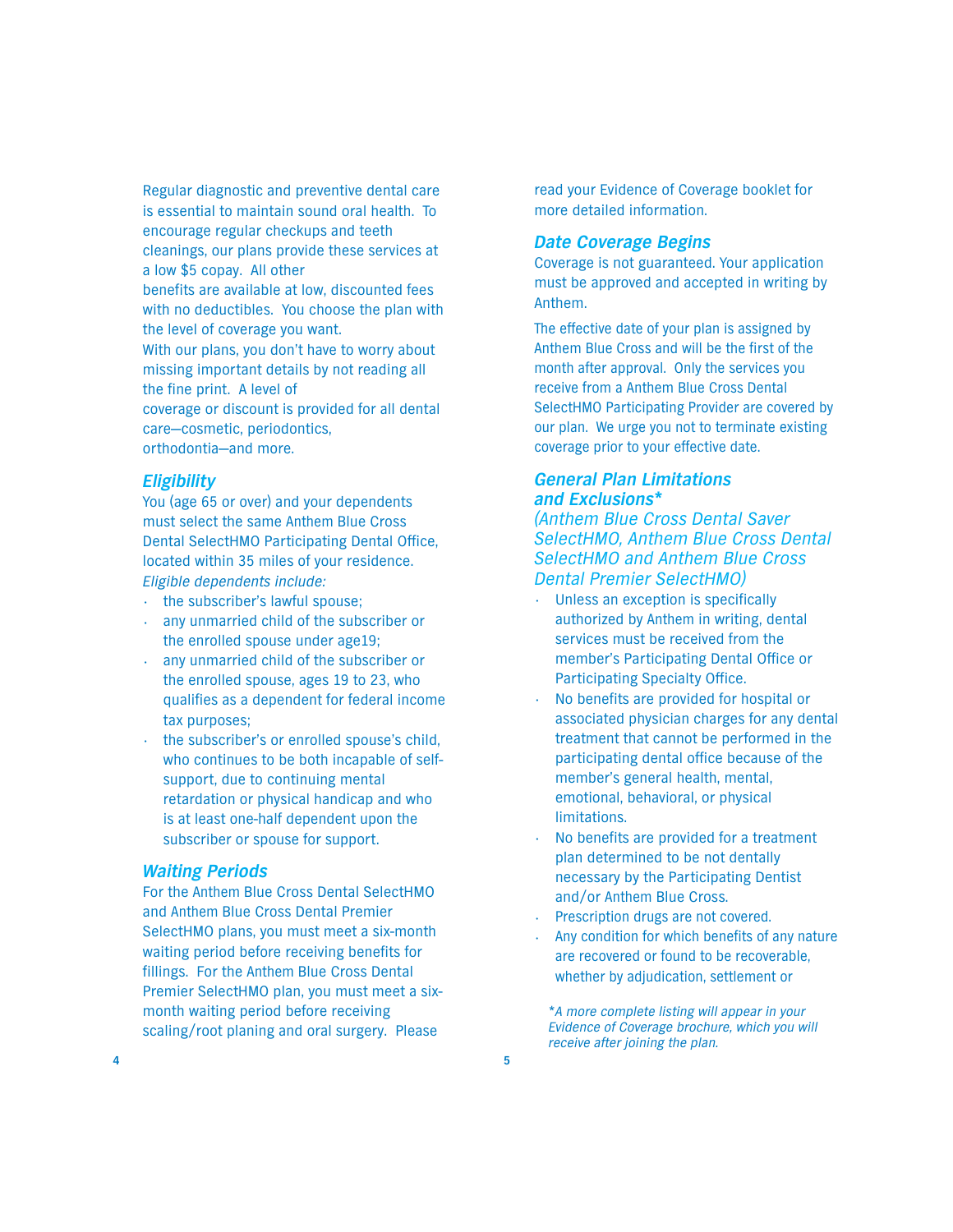otherwise under any workers' compensation or occupational disease law, even in you do not claim these benefits. If there is a dispute or substantial uncertainty as to whether benefits may be recovered for those conditions pursuant to workers' compensation, Anthem will provide the benefits of this Plan for such conditions subject to its right of recovery and reimbursement under California Labor Code Section 4903.

- **•** Conditions caused by the inadvertent release of nuclear energy when government funds are available for treatment of illness or injury arising from such release of nuclear energy.
- **•** Any services provided by a local, state or federal government agency except when payment under this Plan is expressly required by federal or state law.
- **•** Treatment of fractures or dislocations.
- **•** Dental treatment or expenses incurred or in connection with any dental procedure started prior to the member's effective date.
- **•** Any treatment to correct a dental condition that resulted from dental services performed by an Non-Participating Dentist while this coverage is in effect, and any dental services started by a Non-Participating Dentist will not be the responsibility of the Participating Dental Office or Anthem for completion.
- **•** Histopathological exams, and/or the removal of tumors, cysts, neoplasms, and foreign bodies not covered under the medical plan.
- **•** Services for which no charge is made to you in the absence of insurance coverage.
- **•** A dental treatment plan which in the opinion of the Participating Dentist and/or Anthem is not Dentally Necessary for dental health or will not produce beneficial results.
- **•** Teeth with questionable, guarded or poor prognosis are not covered for endodontic treatment, periodontal surgery or crown and

bridge. Plan will allow for observation or extraction and prosthetic replacement. Gold, porcelain or resin fillings on primary teeth are excluded.

- **•** Services received after the benefit limit under this agreement is reached.
- **•** Any services to the extent that you are entitled to receive Medicare benefits for those services, whether or not Medicare benefits are actually paid. Any services for which payment may be obtained from any local, state or federal government agency (except Medi-Cal).

#### *Orthodontic Limitations and Exclusions\**

- **•** Orthodontic services must be received from a Participating Orthodontic Office. In the event of a Member's loss of coverage, for any reason, and at the time of loss of coverage, the Member is still receiving orthodontic treatment the Member will be responsible for the remainder of the cost for that treatment.
- **•** Replacement of lost or stolen orthodontic appliances or repair of orthodontic appliances broken due to negligence of the Member may not be discounted.
- **•** Myofunctional therapy and related services.

\*A more complete listing will appear in your evidence of coverage brochure, which you will receive after joining the plan.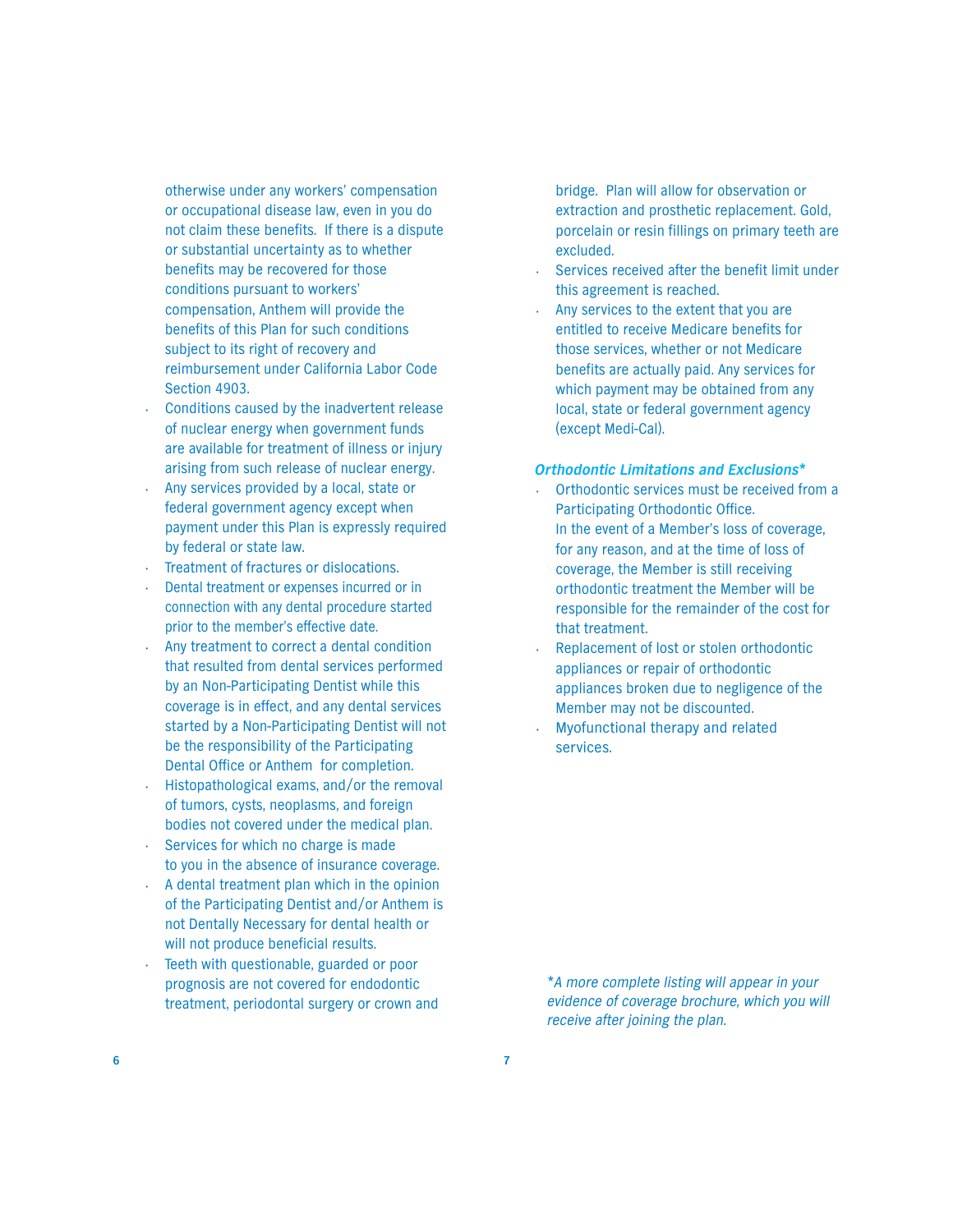- **•** Surgical procedures incidental to orthodontic treatment, including, but not limited to extraction of teeth, solely for orthodontic reasons, exposure of impacted teeth, correction of micrognathia or macrognathia, or repair of cleft palate.
- **•** Treatment of orthodontic cases begun prior to the Member's Effective date of eligibility or after the termination of eligibility of coverage.
- **•** Changes in treatment necessitated by an accident of any kind.
- **•** Treatment related to the joint of the jaw (temporomandibular joint, TMJ) and/or hormonal imbalance.

#### *Termination of Coverage*

- **•** Coverage ceases under Anthem Blue Cross Dental SelectHMO when a subscriber does not pay the subscription charges; resides 35 miles or more from any participating dental group or office; the person fails to meet eligibility requirements listed previously; or when copayments are not made.
- **•** The subscriber must notify Anthem of any change affecting any member's eligibility within 30 days of the change.

#### *Non-Duplication of Anthem Benefits*

If, while covered under this Policy, the member is covered by another Anthem Blue Cross Individual policy, he or she will be entitled only to benefits of the policy with greater benefits. The Anthem Companies will refund any premium received under the policy with the lesser benefits, covering the time both policies were in effect. However, any claims payments made by the lesser benefits will be deducted from any such refund of premium.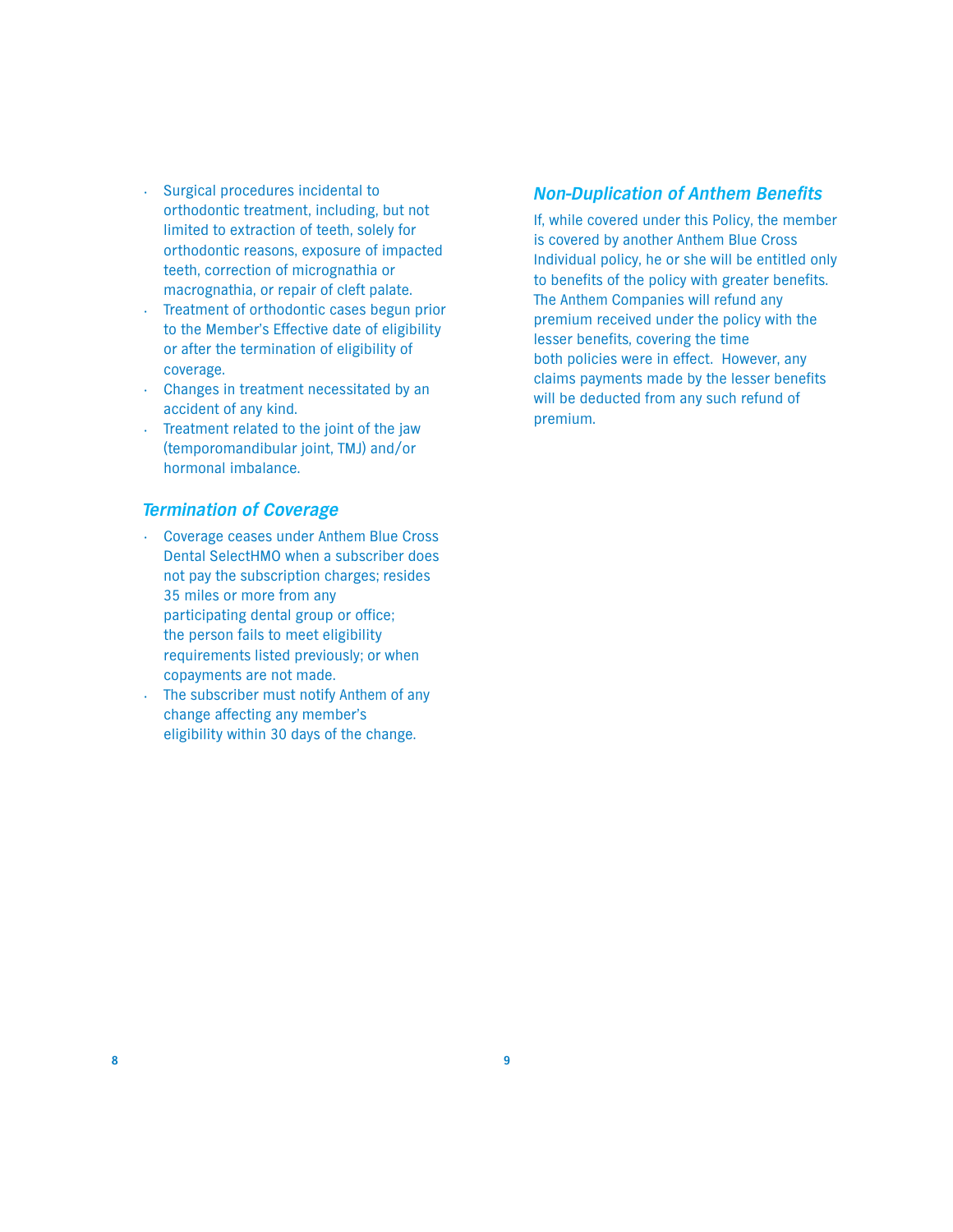# *More Benefits and Copayment Highlights*

These copayments apply only to services rendered by a Participating Dental Office. Specialty services provided by a Participating Specialty Office are included on a separate schedule on your contract.

| <b>Dental Service</b>                                | <b>Anthem Blue Cross</b><br><b>Dental Saver SelectHMO</b><br>copays | <b>Anthem Blue Cross</b><br><b>DentalSelectHMO</b><br><b>Plan copays</b> | <b>Anthem Blue Cross</b><br><b>Dental Premier</b><br><b>SelectHMO copays</b> |
|------------------------------------------------------|---------------------------------------------------------------------|--------------------------------------------------------------------------|------------------------------------------------------------------------------|
| <b>Cosmetic Care</b>                                 |                                                                     |                                                                          |                                                                              |
| Resin Filling - permanent,<br>one surface, posterior | \$75                                                                | \$75                                                                     | \$75                                                                         |
| <b>Labial Veneer</b><br>(laminate)-chairside         | \$187                                                               | \$187                                                                    | \$187                                                                        |
| <b>Endodontic Care</b>                               |                                                                     |                                                                          |                                                                              |
| Root Canal - Anterior                                | \$289                                                               | \$289                                                                    | \$289                                                                        |
| Root Canal - Bicuspid                                | \$341                                                               | \$341                                                                    | \$341                                                                        |
| Root Canal - Molar                                   | \$459                                                               | \$459                                                                    | \$459                                                                        |
| Pulpotomy                                            | \$62                                                                | \$62                                                                     | \$62                                                                         |
| <b>Periodontal Care</b>                              |                                                                     |                                                                          |                                                                              |
| Gingivectomy - per tooth                             | \$72                                                                | \$72                                                                     | \$72                                                                         |
| Gingivectomy - per quadrant                          | \$194                                                               | \$194                                                                    | \$194                                                                        |
| Osseous Surgery - per quadrant                       | \$520                                                               | \$520                                                                    | \$520                                                                        |
| <b>Oral Surgery</b>                                  |                                                                     |                                                                          |                                                                              |
| <b>Single Extraction</b>                             | \$60                                                                | \$60                                                                     | No Charge*                                                                   |
| Impaction - soft tissue                              | \$136                                                               | \$136                                                                    | \$136                                                                        |
| Impaction - partial bony                             | \$176                                                               | \$176                                                                    | \$176                                                                        |
| Impaction - full bony                                | \$200                                                               | \$200                                                                    | \$200                                                                        |
| <b>Prosthodontic Care</b>                            |                                                                     |                                                                          |                                                                              |
| Crowns                                               | \$432                                                               | \$432                                                                    | \$432                                                                        |
| <b>Complete Upper or Lower Dentures</b>              | \$577                                                               | \$577                                                                    | \$577                                                                        |
| <b>Partial Denture</b>                               | \$430                                                               | \$430                                                                    | \$430                                                                        |
| Scaling/Root planing -<br>per quadrant               | \$101                                                               | \$101                                                                    | No Charge*                                                                   |

NOTE: Records, retention, and certain corrective interception treatment, all of which are necessary in Orthodontic care, are excluded from coverage in many other plans, but Blue Cross Dental SelectHMO offers these services at reduced fees.

\* You must meet a six-month waiting period before these benefits are payable.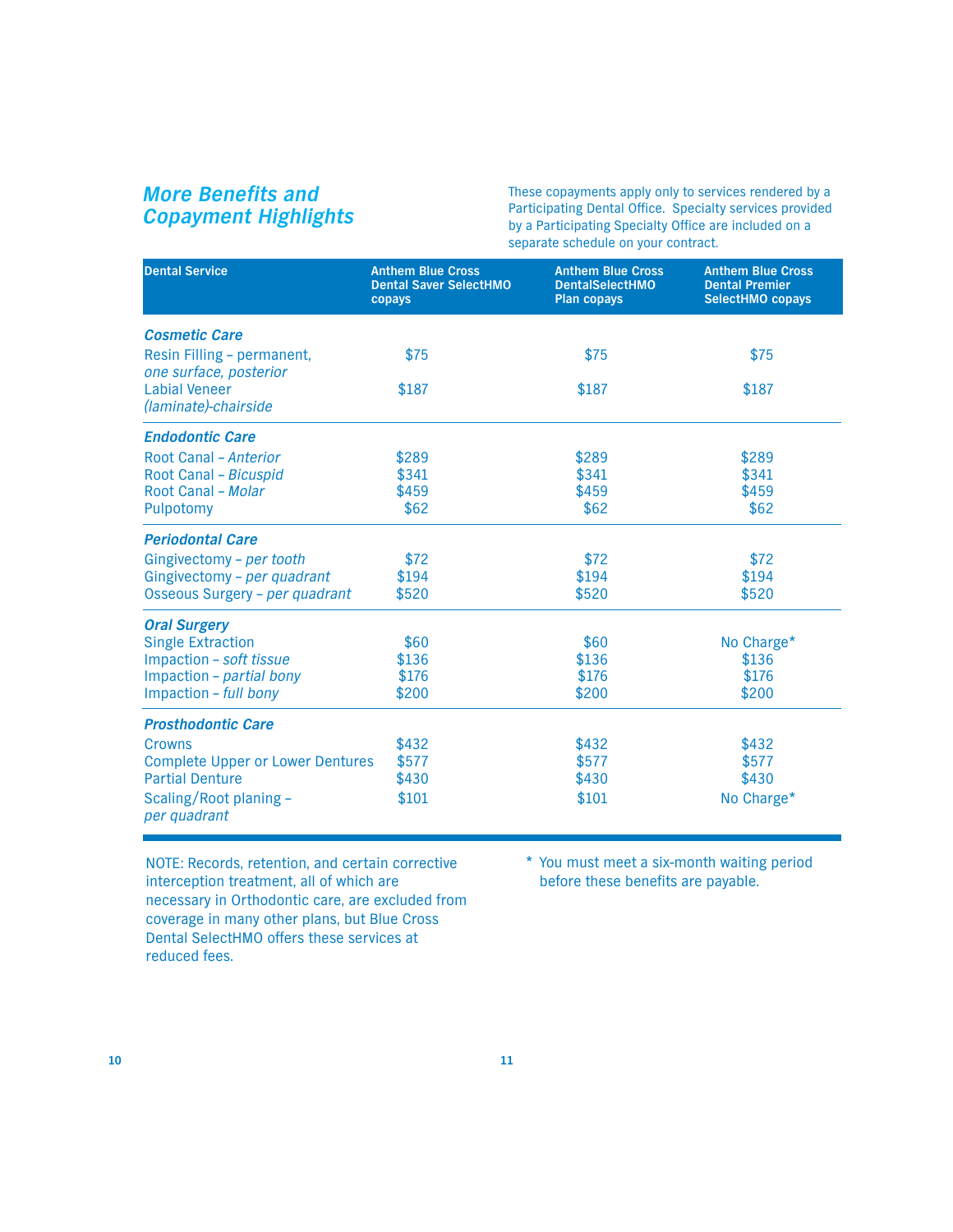#### *Enrolling in an Anthem Blue Cross Dental SelectHMO Plan*

See page 12 for instructions. All dental care will be provided by the Participating Dental Office you select. You will receive an I.D. card from Anthem listing your selected Participating Dental Office. Always bring your I.D. card when you visit your dental office.

Monthly payment is available only in tandem with Monthly Checking Account Deduction billing. If you wish to pay bimonthly, multiply by two; if you prefer

to pay quarterly, multiply by three.

### *How to Enroll*

- **•** Complete and sign the attached application. Note: The Participating Dental Office that you choose must appear on your application
- **•** Determine your premium from the chart below
- **•** Choose your payment plan (page 9)
- **•** Write a check payable to **Anthem Blue Cross** (1 mo. premium)

Please mail your application and payment to: Anthem Blue Cross P. O. Box 9063 Oxnard, CA 93031-9063

| <b>MONTHLY Anthem Blue Cross Dental SelectHMO</b><br><b>RATES</b> |                                                              |                                                        |                                                                |  |  |
|-------------------------------------------------------------------|--------------------------------------------------------------|--------------------------------------------------------|----------------------------------------------------------------|--|--|
|                                                                   | <b>Anthem Blue</b><br><b>Cross Saver</b><br><b>SelectHMO</b> | <b>Anthem</b><br><b>Blue Cross</b><br><b>SelectHMO</b> | <b>Anthem Blue</b><br><b>Cross Premier</b><br><b>SelectHMO</b> |  |  |
| <b>Single</b>                                                     | \$9                                                          | \$13                                                   | \$16                                                           |  |  |
| Two Party *                                                       | \$18                                                         | \$26                                                   | \$32                                                           |  |  |

\* Eligible dependents include:

- the subscriber's lawful spouse;
- any unmarried child of the subscriber or the enrolled spouse under age19;
- any unmarried child of the subscriber or the enrolled spouse, ages 19 to 23, who qualifies as a dependent for federal income tax purposes;
- the subscriber's or enrolled spouse's child, who continues to be both incapable of self-support, due to continuing mental retardation or physical handicap and who is at least one-half dependent upon the subscriber or spouse for support.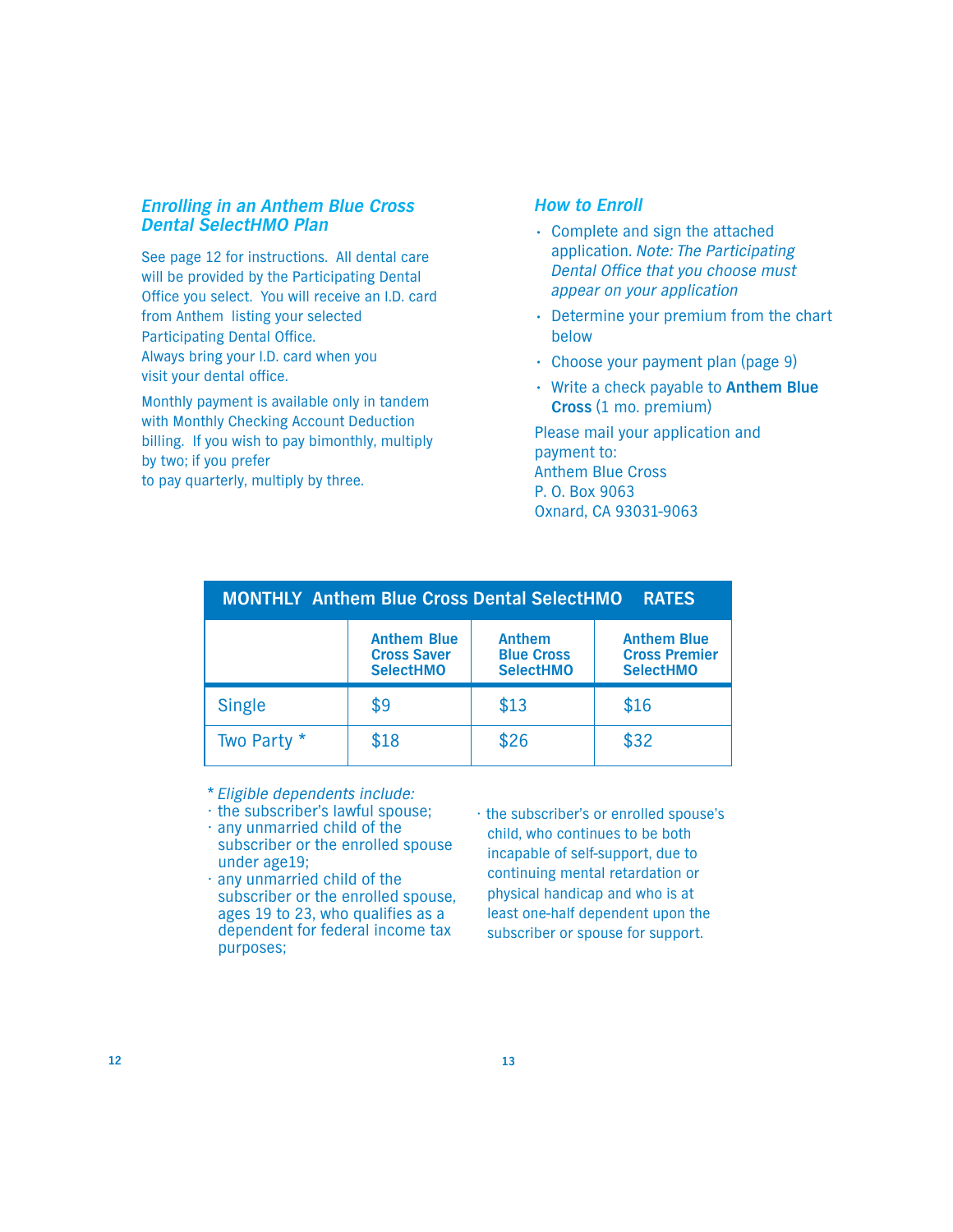| Anthem <sup>®</sup>                                                                                                                                                                                                                                                                                                                                                                                                                                                                                                                                                                                                                                                                                                                                                                                                                                                                                                                                                                                                                                                                                                                                                                                                                                                                                                                                                                                                                                                                                                                                                                                                                                                                                                                                                                                                                                                                                                                                                                                                                                                                                                                                                                                                                                                                          |                           |                        | <b>Anthem Dental SelectHMO Enrollment Application</b><br>If you are an Anthem Blue Cross subscriber, please enter<br>your current Anthem group number and certificate number below. |                           |                                | <b>ATTACH</b><br><b>CHECK</b><br><b>HERE</b> |
|----------------------------------------------------------------------------------------------------------------------------------------------------------------------------------------------------------------------------------------------------------------------------------------------------------------------------------------------------------------------------------------------------------------------------------------------------------------------------------------------------------------------------------------------------------------------------------------------------------------------------------------------------------------------------------------------------------------------------------------------------------------------------------------------------------------------------------------------------------------------------------------------------------------------------------------------------------------------------------------------------------------------------------------------------------------------------------------------------------------------------------------------------------------------------------------------------------------------------------------------------------------------------------------------------------------------------------------------------------------------------------------------------------------------------------------------------------------------------------------------------------------------------------------------------------------------------------------------------------------------------------------------------------------------------------------------------------------------------------------------------------------------------------------------------------------------------------------------------------------------------------------------------------------------------------------------------------------------------------------------------------------------------------------------------------------------------------------------------------------------------------------------------------------------------------------------------------------------------------------------------------------------------------------------|---------------------------|------------------------|-------------------------------------------------------------------------------------------------------------------------------------------------------------------------------------|---------------------------|--------------------------------|----------------------------------------------|
| <b>GROUP NO.</b>                                                                                                                                                                                                                                                                                                                                                                                                                                                                                                                                                                                                                                                                                                                                                                                                                                                                                                                                                                                                                                                                                                                                                                                                                                                                                                                                                                                                                                                                                                                                                                                                                                                                                                                                                                                                                                                                                                                                                                                                                                                                                                                                                                                                                                                                             |                           | <b>CERTIFICATE NO.</b> |                                                                                                                                                                                     |                           | <b>PROPOSED EFFECTIVE DATE</b> |                                              |
| <b>Plan Choice</b>                                                                                                                                                                                                                                                                                                                                                                                                                                                                                                                                                                                                                                                                                                                                                                                                                                                                                                                                                                                                                                                                                                                                                                                                                                                                                                                                                                                                                                                                                                                                                                                                                                                                                                                                                                                                                                                                                                                                                                                                                                                                                                                                                                                                                                                                           |                           |                        |                                                                                                                                                                                     |                           |                                |                                              |
| Saver SelectHMO (40)                                                                                                                                                                                                                                                                                                                                                                                                                                                                                                                                                                                                                                                                                                                                                                                                                                                                                                                                                                                                                                                                                                                                                                                                                                                                                                                                                                                                                                                                                                                                                                                                                                                                                                                                                                                                                                                                                                                                                                                                                                                                                                                                                                                                                                                                         | SelectHMO (41)            |                        | Premier SelectHMO (42)                                                                                                                                                              | <b>Dental Office No:</b>  |                                |                                              |
| <b>Check Billing Type</b>                                                                                                                                                                                                                                                                                                                                                                                                                                                                                                                                                                                                                                                                                                                                                                                                                                                                                                                                                                                                                                                                                                                                                                                                                                                                                                                                                                                                                                                                                                                                                                                                                                                                                                                                                                                                                                                                                                                                                                                                                                                                                                                                                                                                                                                                    |                           |                        |                                                                                                                                                                                     |                           |                                |                                              |
| Monthly (By checking account deduction only. Complete Authorization form on reverse side.)                                                                                                                                                                                                                                                                                                                                                                                                                                                                                                                                                                                                                                                                                                                                                                                                                                                                                                                                                                                                                                                                                                                                                                                                                                                                                                                                                                                                                                                                                                                                                                                                                                                                                                                                                                                                                                                                                                                                                                                                                                                                                                                                                                                                   |                           |                        |                                                                                                                                                                                     |                           | <b>Bimonthly</b>               | Quarterly                                    |
| Applicant Information - Applicant must complete this section.                                                                                                                                                                                                                                                                                                                                                                                                                                                                                                                                                                                                                                                                                                                                                                                                                                                                                                                                                                                                                                                                                                                                                                                                                                                                                                                                                                                                                                                                                                                                                                                                                                                                                                                                                                                                                                                                                                                                                                                                                                                                                                                                                                                                                                |                           |                        |                                                                                                                                                                                     |                           |                                | <b>Please print</b>                          |
| <b>First Name</b>                                                                                                                                                                                                                                                                                                                                                                                                                                                                                                                                                                                                                                                                                                                                                                                                                                                                                                                                                                                                                                                                                                                                                                                                                                                                                                                                                                                                                                                                                                                                                                                                                                                                                                                                                                                                                                                                                                                                                                                                                                                                                                                                                                                                                                                                            | MI                        | <b>Last Name</b>       |                                                                                                                                                                                     |                           | <b>Social Security Number</b>  |                                              |
| Home Phone No.                                                                                                                                                                                                                                                                                                                                                                                                                                                                                                                                                                                                                                                                                                                                                                                                                                                                                                                                                                                                                                                                                                                                                                                                                                                                                                                                                                                                                                                                                                                                                                                                                                                                                                                                                                                                                                                                                                                                                                                                                                                                                                                                                                                                                                                                               | <b>Business Phone No.</b> |                        | <b>Sex</b>                                                                                                                                                                          | <b>Marital Status</b>     | Age                            | <b>Date of Birth</b>                         |
|                                                                                                                                                                                                                                                                                                                                                                                                                                                                                                                                                                                                                                                                                                                                                                                                                                                                                                                                                                                                                                                                                                                                                                                                                                                                                                                                                                                                                                                                                                                                                                                                                                                                                                                                                                                                                                                                                                                                                                                                                                                                                                                                                                                                                                                                                              |                           |                        |                                                                                                                                                                                     |                           |                                |                                              |
| Home Address (Must be complete - P.O. Box not acceptable)                                                                                                                                                                                                                                                                                                                                                                                                                                                                                                                                                                                                                                                                                                                                                                                                                                                                                                                                                                                                                                                                                                                                                                                                                                                                                                                                                                                                                                                                                                                                                                                                                                                                                                                                                                                                                                                                                                                                                                                                                                                                                                                                                                                                                                    |                           |                        | Billing Address (if different or P.O. Box)                                                                                                                                          |                           |                                |                                              |
|                                                                                                                                                                                                                                                                                                                                                                                                                                                                                                                                                                                                                                                                                                                                                                                                                                                                                                                                                                                                                                                                                                                                                                                                                                                                                                                                                                                                                                                                                                                                                                                                                                                                                                                                                                                                                                                                                                                                                                                                                                                                                                                                                                                                                                                                                              |                           |                        |                                                                                                                                                                                     |                           |                                |                                              |
| City                                                                                                                                                                                                                                                                                                                                                                                                                                                                                                                                                                                                                                                                                                                                                                                                                                                                                                                                                                                                                                                                                                                                                                                                                                                                                                                                                                                                                                                                                                                                                                                                                                                                                                                                                                                                                                                                                                                                                                                                                                                                                                                                                                                                                                                                                         | <b>State</b>              | <b>Zip Code</b>        | City                                                                                                                                                                                |                           | <b>State</b>                   | <b>Zip Code</b>                              |
|                                                                                                                                                                                                                                                                                                                                                                                                                                                                                                                                                                                                                                                                                                                                                                                                                                                                                                                                                                                                                                                                                                                                                                                                                                                                                                                                                                                                                                                                                                                                                                                                                                                                                                                                                                                                                                                                                                                                                                                                                                                                                                                                                                                                                                                                                              |                           |                        |                                                                                                                                                                                     |                           |                                |                                              |
| Spouse to be Included - Signature required below.                                                                                                                                                                                                                                                                                                                                                                                                                                                                                                                                                                                                                                                                                                                                                                                                                                                                                                                                                                                                                                                                                                                                                                                                                                                                                                                                                                                                                                                                                                                                                                                                                                                                                                                                                                                                                                                                                                                                                                                                                                                                                                                                                                                                                                            |                           |                        |                                                                                                                                                                                     |                           |                                |                                              |
| <b>Last Name of Spouse</b>                                                                                                                                                                                                                                                                                                                                                                                                                                                                                                                                                                                                                                                                                                                                                                                                                                                                                                                                                                                                                                                                                                                                                                                                                                                                                                                                                                                                                                                                                                                                                                                                                                                                                                                                                                                                                                                                                                                                                                                                                                                                                                                                                                                                                                                                   | <b>First Name</b>         |                        | <b>Sex</b><br>Ш                                                                                                                                                                     | Date of Birth (Mo/Day/Yr) | <b>Social Security Number</b>  |                                              |
|                                                                                                                                                                                                                                                                                                                                                                                                                                                                                                                                                                                                                                                                                                                                                                                                                                                                                                                                                                                                                                                                                                                                                                                                                                                                                                                                                                                                                                                                                                                                                                                                                                                                                                                                                                                                                                                                                                                                                                                                                                                                                                                                                                                                                                                                                              |                           |                        |                                                                                                                                                                                     |                           |                                |                                              |
| <b>Signatures (Required)</b>                                                                                                                                                                                                                                                                                                                                                                                                                                                                                                                                                                                                                                                                                                                                                                                                                                                                                                                                                                                                                                                                                                                                                                                                                                                                                                                                                                                                                                                                                                                                                                                                                                                                                                                                                                                                                                                                                                                                                                                                                                                                                                                                                                                                                                                                 |                           |                        |                                                                                                                                                                                     |                           |                                |                                              |
| Authorization to Obtain or Release Medical Information: I authorize any physician or other health care professional, hospital, or other health care facility, counselor, therapist, or any other<br>medical or medically related facility or professional to give Anthem Blue Cross or affiliate ("Anthem") its agents, employees, designees, or representatives, including my Anthem agent or<br>broker, any and all information or records relating to the medical history, medical examinations, services rendered, or treatment given, including treatment for alcohol abuse, substance abuse,<br>mental or emotional disorders, A.I.D.S. (Acquired Immune Deficiency Syndrome), or A.R.C. (AIDS-related Complex) of me or any of my dependents applying for or having Anthem coverage. I<br>understand that this information may be collected in connection with the review investigation or evaluation of any application for coverage, of any claim for benefits, or of any inquiry or<br>grievance. I understand that California law prohibits an HIV test from being required or used as a condition of obtaining medical coverage. If the applicant is a minor, I accept full legal and<br>financial responsibility for the coverage and information provided on this application. (Court documents establishing guardianship must be submitted if the responsible adult is not the parent.)<br>I have personally read and completed this application. If I am accepted, this application will become part of the contract between Anthem and me. I and any enrolled family members agree to<br>abide by the terms of that contract, including the arbitration provision as follows:<br>Even if I pay money with this application, that money is only a deposit against future premium if this application is accepted. Cashing my check does not mean my application is approved. If<br>this application is declined, neither Anthem nor any affiliated company shall have any liability to me or anyone else listed on it, except for the obligation to return the money submitted with<br>this application. If this application is not accepted, neither I nor anyone listed on it will be entitled to benefits or coverage from Anthem.<br>REQUIREMENT FOR BINDING ARBITRATION |                           |                        |                                                                                                                                                                                     |                           |                                |                                              |
| The following provision does not apply to class actions:<br>IF YOU ARE APPLYING FOR COVERAGE. PLEASE NOTE THAT ANTHEM BLUE CROSS AND ANTHEM BLUE CROSS LIFE AND HEALTH INSURANCE COMPANY REQUIRE BINDING ARBITRATION TO SETTLE ALL<br>DISPUTES INCLUDING BUT NOT LIMITED TO DISPUTES RELATING TO THE DELIVERY OF SERVICE UNDER THE PLAN OR ANY OTHER ISSUES RELATED TO THE PLAN AND CLAIMS OF MEDICAL MALPRACTICE,<br>IF THE AMOUNT IN DISPUTE EXCEEDS THE JURISDICTIONAL LIMIT OF SMALL CLAIMS COURT. California Health and Safety Code Section 1363.1 and Insurance Code Section 10123.19 require<br>specified disclosures in this regard, including the following notice: "It is understood that any dispute as to medical malpractice, that is as to whether any medical services rendered under this<br>contract were unnecessary or unauthorized or were improperly, negligently or incompetently rendered, will be determined by submission to arbitration as provided by California law, and not by<br>a lawsuit or resort to court process except as California law provides for judicial review of arbitration proceedings. Both parties to this contract, by entering into it, are giving up their<br>constitutional right to have any such dispute decided in a court of law before a jury, and instead are accepting the use of arbitration."<br>THIS MEANS THAT YOU AND ANTHEM BLUE CROSS AND/OR ANTHEM BLUE CROSS LIFE AND HEALTH INSURANCE COMPANY ARE WAIVING THE RIGHT TO A JURY TRIAL FOR BOTH MEDICAL MALPRACTICE<br>CLAIMS, AND ANY OTHER DISPUTES INCLUDING DISPUTES RELATING TO THE DELIVERY OF SERVICE UNDER THE PLAN OR ANY OTHER ISSUES RELATED TO THE PLAN.                                                                                                                                                                                                                                                                                                                                                                                                                                                                                                                                                                                                       |                           |                        |                                                                                                                                                                                     |                           |                                |                                              |
| <b>Signature of Applicant</b>                                                                                                                                                                                                                                                                                                                                                                                                                                                                                                                                                                                                                                                                                                                                                                                                                                                                                                                                                                                                                                                                                                                                                                                                                                                                                                                                                                                                                                                                                                                                                                                                                                                                                                                                                                                                                                                                                                                                                                                                                                                                                                                                                                                                                                                                |                           | <b>Today's Date</b>    | <b>Signature of Applicant's Spouse</b>                                                                                                                                              |                           |                                | <b>Today's Date</b>                          |
| X                                                                                                                                                                                                                                                                                                                                                                                                                                                                                                                                                                                                                                                                                                                                                                                                                                                                                                                                                                                                                                                                                                                                                                                                                                                                                                                                                                                                                                                                                                                                                                                                                                                                                                                                                                                                                                                                                                                                                                                                                                                                                                                                                                                                                                                                                            |                           |                        |                                                                                                                                                                                     |                           |                                |                                              |
| Name of Agent (Print)                                                                                                                                                                                                                                                                                                                                                                                                                                                                                                                                                                                                                                                                                                                                                                                                                                                                                                                                                                                                                                                                                                                                                                                                                                                                                                                                                                                                                                                                                                                                                                                                                                                                                                                                                                                                                                                                                                                                                                                                                                                                                                                                                                                                                                                                        | Agent No.                 |                        |                                                                                                                                                                                     | <b>Signature of Agent</b> |                                | <b>Today's Date</b>                          |
| First Eagle Ins.                                                                                                                                                                                                                                                                                                                                                                                                                                                                                                                                                                                                                                                                                                                                                                                                                                                                                                                                                                                                                                                                                                                                                                                                                                                                                                                                                                                                                                                                                                                                                                                                                                                                                                                                                                                                                                                                                                                                                                                                                                                                                                                                                                                                                                                                             | $95 + 4239571$            |                        |                                                                                                                                                                                     |                           |                                |                                              |